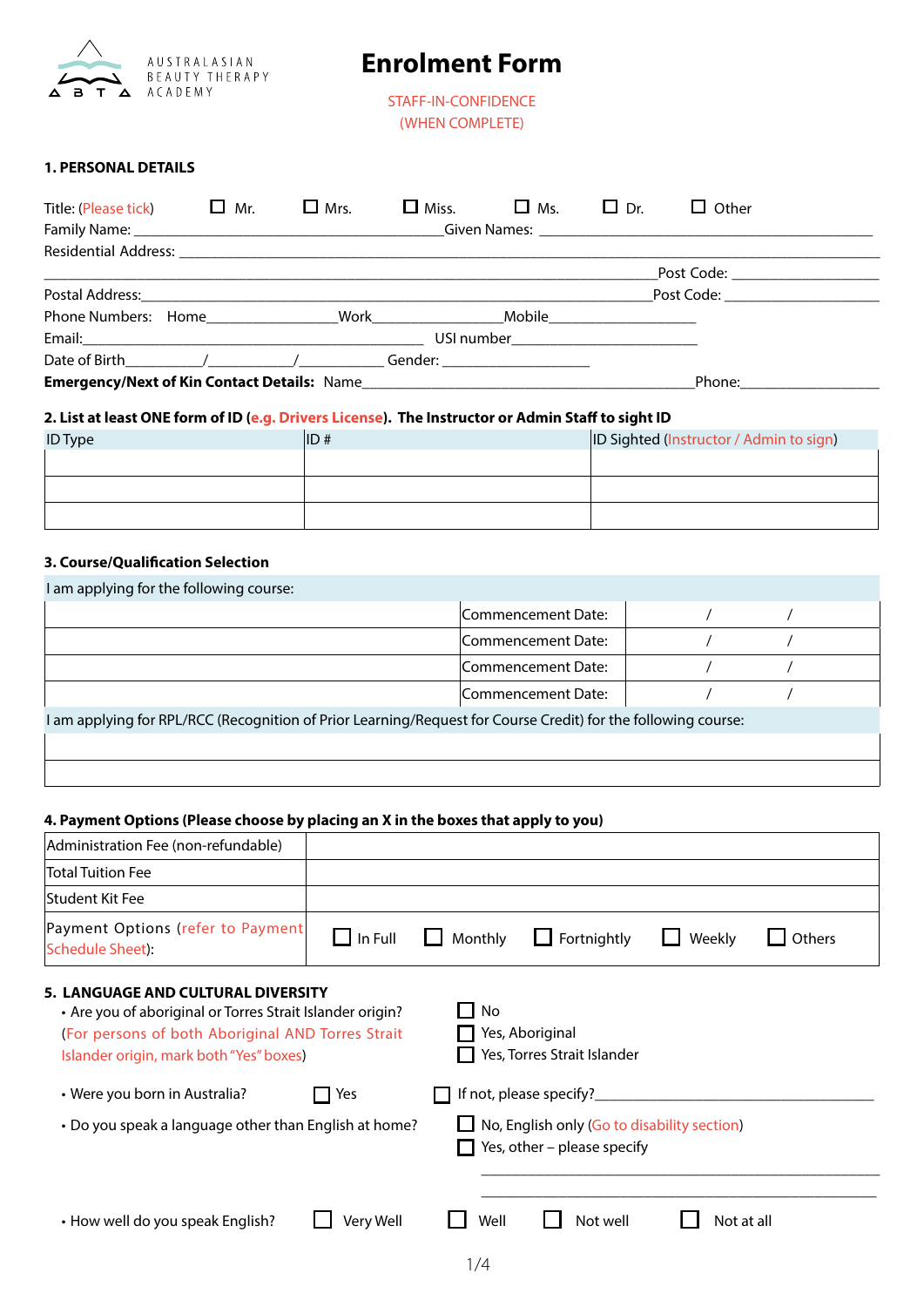

### **6. DISABILITY**

|                                                                      |                                               |                          |                 |                                                                                               | Do you consider that you have a disability, impairment or long-term condition? (You may indicate more that one area) |  |  |  |  |
|----------------------------------------------------------------------|-----------------------------------------------|--------------------------|-----------------|-----------------------------------------------------------------------------------------------|----------------------------------------------------------------------------------------------------------------------|--|--|--|--|
| $\square$ No<br>$\Box$ Hearing/Deaf<br>$\Box$ Vision                 |                                               |                          | $\Box$ Physical | $\Box$ Medical Condition                                                                      |                                                                                                                      |  |  |  |  |
| □ Other                                                              | $\Box$ Intellectual $\Box$ Mental Illness     |                          |                 | $\Box$ Learning                                                                               | Acquired Brain Impairment                                                                                            |  |  |  |  |
| 7. EDUCATION                                                         |                                               |                          |                 |                                                                                               |                                                                                                                      |  |  |  |  |
|                                                                      |                                               |                          |                 | What is your highest completed school level? In which year did you complete that school level |                                                                                                                      |  |  |  |  |
| $\Box$ Completed year 12                                             |                                               | $\Box$ Completed year 11 |                 |                                                                                               | □ Completed year 10                                                                                                  |  |  |  |  |
|                                                                      | $\Box$ Completed year 9 or equivalent         |                          |                 | $\Box$ Completed year 8 or lower                                                              | $\Box$ Did not go to school                                                                                          |  |  |  |  |
| Are you still attending secondary school?                            |                                               |                          | $\Box$ Yes      | $\square$ No                                                                                  |                                                                                                                      |  |  |  |  |
| Have you successfully completed any of the following qualifications? |                                               |                          |                 |                                                                                               |                                                                                                                      |  |  |  |  |
|                                                                      | $\Box$ Yes (please tick ANY applicable boxes) |                          |                 |                                                                                               | □ No (Go to the Employment section)                                                                                  |  |  |  |  |
| □ Bachelor Degree or Higher Degree                                   |                                               |                          |                 |                                                                                               | $\Box$ Certificate III (or Trade Certificate)                                                                        |  |  |  |  |
| □ Advanced Diploma or Associate Degree                               |                                               |                          |                 | $\Box$ Certificate II                                                                         |                                                                                                                      |  |  |  |  |
| Diploma (or Associate Diploma)                                       |                                               |                          |                 | $\Box$ Certificate I                                                                          |                                                                                                                      |  |  |  |  |
| $\Box$ Certificate IV (or Advanced Certificate/Technician)           |                                               |                          |                 |                                                                                               | $\Box$ Certificates other than the above                                                                             |  |  |  |  |
| 8. EMPLOYMENT                                                        |                                               |                          |                 |                                                                                               | Of the following categories, which best describes your current employment status? (Tick ONE box only)                |  |  |  |  |
| $\Box$ Full-time employee                                            |                                               |                          |                 |                                                                                               | $\Box$ Employed – unpaid worker in a family business                                                                 |  |  |  |  |
| $\Box$ Part-time employee                                            |                                               |                          |                 |                                                                                               | $\Box$ Unemployed – seeking full-time work                                                                           |  |  |  |  |
| $\Box$ Self employed – not employing others                          |                                               |                          |                 |                                                                                               | $\Box$ Unemployed – seeking part-time work                                                                           |  |  |  |  |
| $\Box$ Employer                                                      |                                               |                          |                 |                                                                                               | $\Box$ Not employed – not seeking employment                                                                         |  |  |  |  |

# **9. STUDY REASON**

Of the following categories, which best describes your main reason for undertaking this course/traineeship /apprenticeship? (Tick ONE box only)

- 
- 
- $\Box$  To get a better job or promotion  $\Box$  It was a requirement of my job
- 
- $\Box$  For personal interest or self development  $\Box$  Other reasons
- $\Box$  To get a job  $\Box$  To develop my existing business
- $\Box$  To start my own business  $\Box$  To try for a different career
	-
- $\Box$  I wanted extra skills for my job  $\Box$  To get into another course of study
	-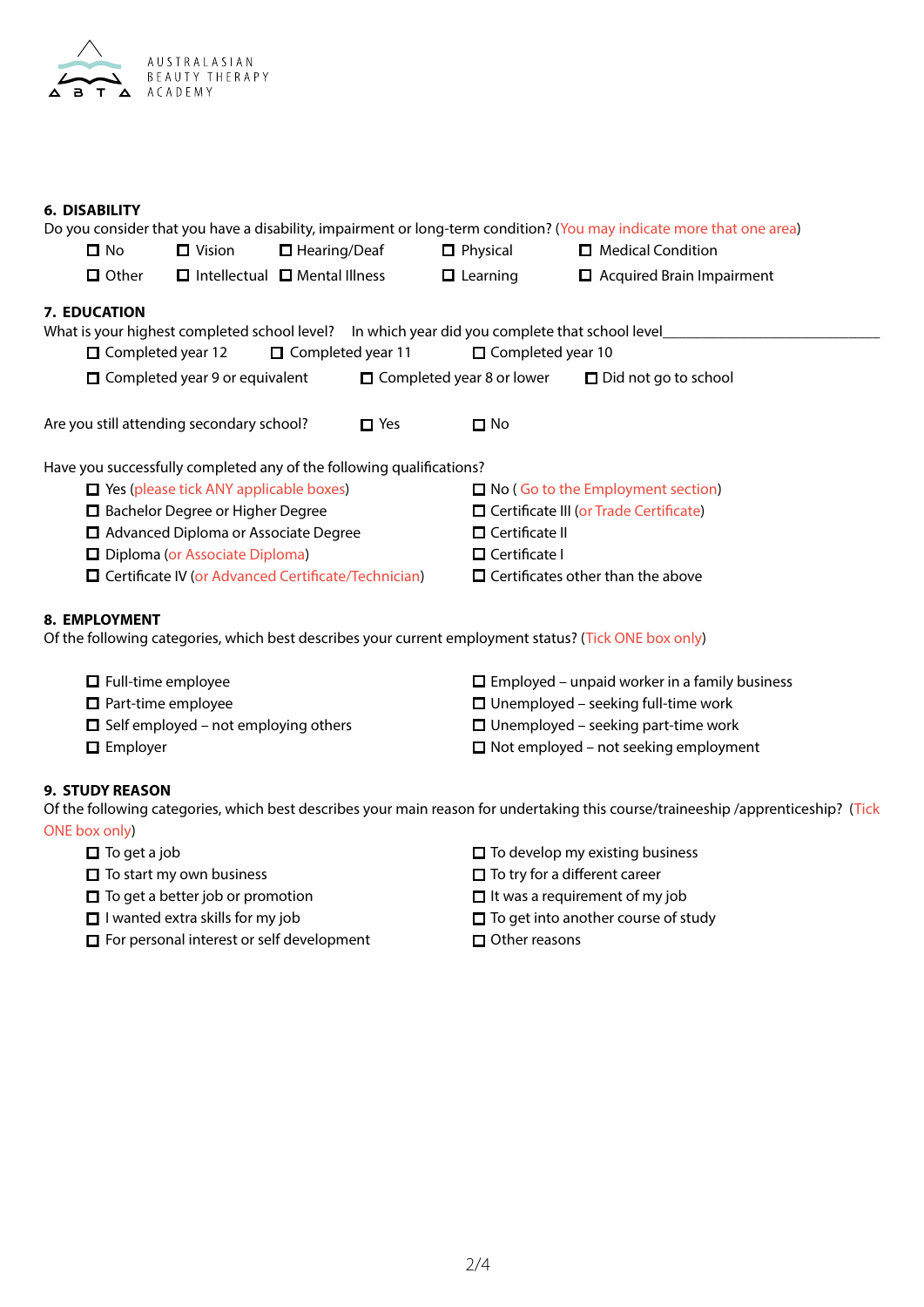

### **10. Privacy**

*The information contained on the Enrolment Form is collected by the Academy in order to provide you with services and or products, to communicate with you and/or to communicate with nominated people in the event of an accident and/or emergency. This information is collected in accordance with ABTA Privacy Policy, which is available from the Academy.*

### **11. Refund Policy**

In the event of a student deciding against commencing a course or withdrawing prior to the completion of the course the following Refund Policy will apply:

*a) If a student submits a Change/Defer/Withdraw Form to ABTA Student Services of the intention to withdraw from a course of study more than 28 calendar days or more prior to the commencement date of the course, all fees paid will be refunded less the Administration fee to cover administration costs incurred. The refund will be paid within four weeks of the date the Request for Refund Form is received.*

*b) If a student submits a Change/Defer/Withdraw Form to ABTA Student Services 0- 28 days before course commencement for a conditional offer where the conditions of the offer have not been met all fees will be refunded less the Administration fee to cover administration costs incurred.*

*c) Where a student withdraws and wishes to be considered for a refund of his/her tuition balance and/or exemption from liability for tuition fees, the student must fill in a Request for Special Consideration Form and submit it within 20 working days of the date of his/her Change/Defer/Withdraw Form from those units of study. Approval of special circumstances will only be given for extenuating circumstances at the discretion of the Academy Principal, refer to Withdrawal Policy and Procedure.*

*d) If a student wishes to withdraw from a course of study for any reason 28 calendar days (except in extenuating circumstances )before the course commencement date, or after the course commencement date, or if the student enrollment is terminated by the Academy due to student defaults, then no fee will be refunded to the student, and the full course fee remain payable regardless of student's absenteeism and/or failure to show for class, the balance of the fees are due to be paid in full as per the Payment Schedule option chosen by the student in the training contract.*

*e) Student enrollment may be terminated by the Academy because of inactive or not commencing as per scheduled course start date, a failure to comply with Academy policy, unsatisfactory academic progress, unsatisfactory attendance or misbehavior, refer to the Suspension and Expulsion Policy and Procedure. ABTA will notify the Secretary (or delegate) and Tuition Protection Service (TPS) officer of Student Default within 5 working days and will then advise the student of the default outcomes within 7 calendar days.*

*f) If a student wishes to withdraw from a course of study for reason/s that is/are considered as in extenuating circumstances (at the discretion of the*  Academy Principal) after the course commencement date, then no fee will be refunded to the student, and balance of the fees for the unit/s (the unit/s *that student has commenced, refer to Academic Progress Record of the student) remain payable at most current short course fee rate, regardless of student's absenteeism and/or failure to show for class, the balance of the fees are due to be paid in full within four weeks of the date the Request for Special Consideration Form is approved.*

*g) Where a student studies on-campus the commencement date of the course is considered to be the first day of the delivery of the course. Where a student's studies include delivery by distance education the commencement date of the course is considered to be the date that their materials are dispatched from the Academy.*

*h) If ABTA cancels a student enrollment based on a course no longer being offered, a course not being offered for a particular term, or other provider default, students will be notified in writing within 3 working days and will be given the option to transfer their enrollment to another course and/or term or request a refund of their tuition fees paid in advance. If the student requests a refund, the Academy will refund the unused portion of prepaid tuition fees within two weeks of the provider default unless a request to transfer enrolment to another course or term is received from the student in writing during this period. ABTA will notify the Secretary (or delegate) and TPS officer within 3 working days of the provider default and the outcomes of a provider default within 7 calendar days.* 

*i*) Where the Academy cancels or is otherwise unable to continue to deliver a course which has already begun but before it is completed, does not *start a course on the agreed starting day or a course fees paid to the Academy for that part of the course which has not been delivered will be refunded in accordance with the ESOS Act 2000 and ESOS Regulations 2001. This refund will be paid within two weeks of the date of cancellation.*

*j) All refunds will be paid to the person who originally paid the course fees.*

*k) Fees paid in advance are held in trust and paid to the Academy funds account in accordance with the fee schedule. The same Refund Policy applies as to scheduled payments.* 

The Academy will provide the student with a written statement detailing how the refund amount has been calculated. This refund policy does not remove the right to take further action under Australia's Consumer Protection laws. The Academy's Complaints and Appeals Policy and Procedures do not circumscribe the student's right to pursue other legal remedies.